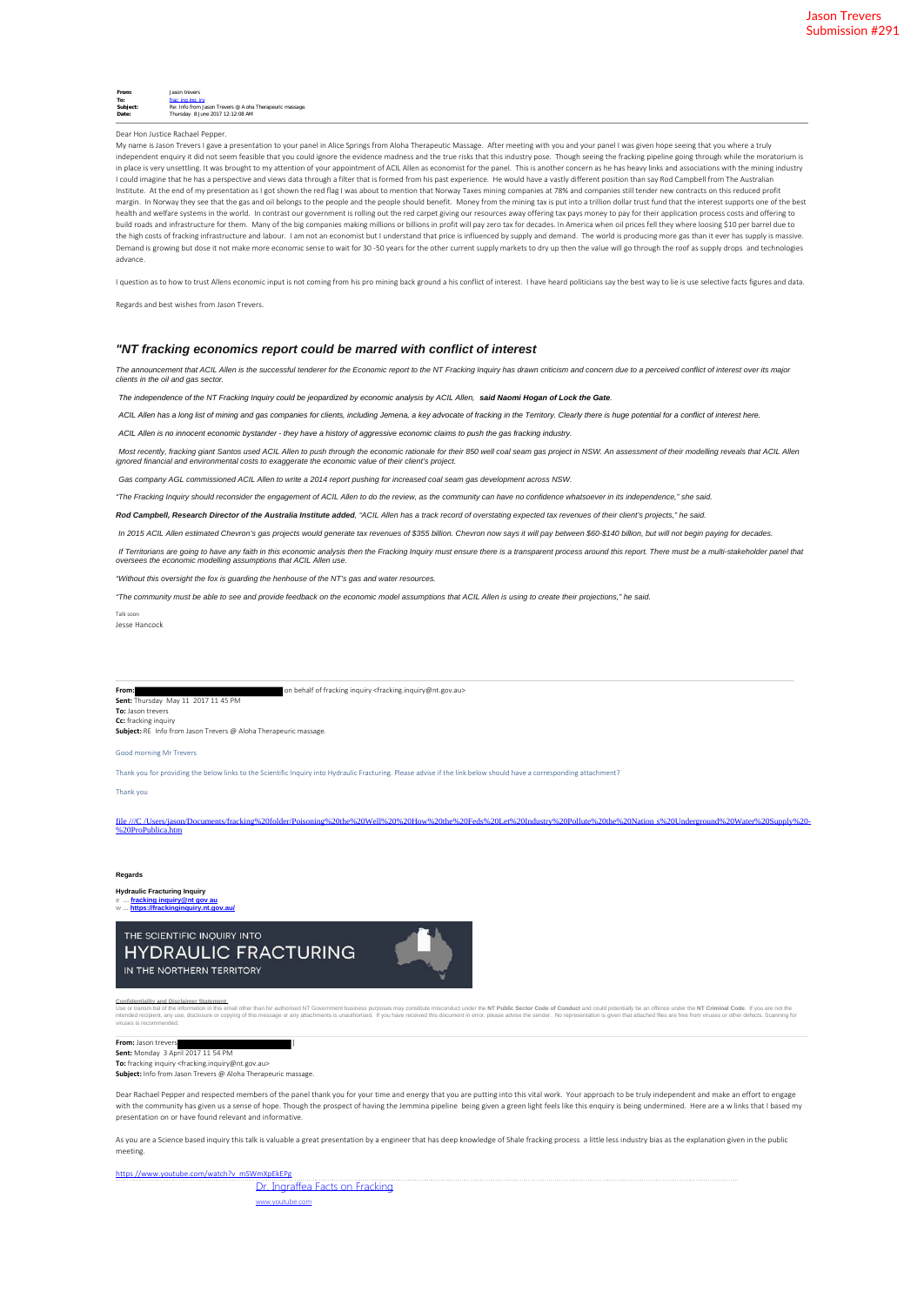

by Scott Cannon Lecture; Dr. Anthony Ingraffea, The Facts On Fracking, March 23, 2011 by Kristian Boose .Cornell University professor Anthony Ingraffea spoke...

| LEAKING FRACK WELLS ARE A 100% CERTAINTY |  |
|------------------------------------------|--|
| www.voutube.com                          |  |
|                                          |  |
|                                          |  |
|                                          |  |
|                                          |  |
|                                          |  |

### Instead of reinventing the wheel it could save time and be a valuable resource to see what the European Comission into Fracking came up with. file ///C /Users/jason/Documents/fracking%20folder/european%20commission%20fracking%20study.pdf

I have tried to find the video of the family in Queensland that got sick living near fracking my wife mother and friends remember seeing the video but we have been unable to fing it it is a constant problem<br>that relevant u talk about it. Here is some other stuff I found.<br><u>http //america.aljazeera.com/articles/2014/4/23/texas-frackin<mark>g-lawsuit.html</mark></u>

https //www.youtube.com/watch?v ZowX4KWKVf0

## A very well put together

| https //www.youtube.com/watch?v_XrE7LzZCn1E |                                                                                                                                                                        |  |  |
|---------------------------------------------|------------------------------------------------------------------------------------------------------------------------------------------------------------------------|--|--|
|                                             | Fractured Country - An Unconventional Invasion                                                                                                                         |  |  |
|                                             | www.voutube.com                                                                                                                                                        |  |  |
|                                             | Fractured Country: an Unconventional Invasion' is a new film from Lock the Gate Alliance (Australia) about the risks to communities from nvasive gasfields. This<br>is |  |  |
|                                             |                                                                                                                                                                        |  |  |
|                                             |                                                                                                                                                                        |  |  |

| Children Sick - Effects of Coal Seam Gas - Tara Queensland                                                                                                         |
|--------------------------------------------------------------------------------------------------------------------------------------------------------------------|
| www.voutube.com                                                                                                                                                    |
| An interview with a very sick family living in Wieanbilla, Queensland - 1.1km from a Coal Seam Gas well. Symptoms Include: - Constant Severe Headaches -<br>Severe |

| . | Texas jury awards \$3M to family for illnesses related to                                                                                                                  |
|---|----------------------------------------------------------------------------------------------------------------------------------------------------------------------------|
|   | america.aljazeera.com                                                                                                                                                      |
|   | A Texas jury has awarded nearly \$3 m llion to a family for illnesses they suffered from exposure to contaminated groundwater, solid toxic waste and airborne<br>chemicals |

## Diesel used in Fracking illegally

https //www.propublica.org/article/drillers-illegally-using-diesel-fuel-to-frack



http //www.allenstewart.com/practice-areas/gas-property-damage/chemicals-used-in-fracking/ Chemicals Used in Fracking - Allen Stewart P.C.

www.allenstewart.com

Fracking fluids are complex mixtures of chemicals, water, and sand that are unique to each company. Like Colonel Sanders' 11 secret herbs and spices, the makeup of ...

file ///C /Users/jason/Documents/fracking%20folder/Poisoning%20the%20Well%20%20How%20freds%20Let%20Industry%20Pollute%20he%20Nation s%20Underground%20Water%20Supply%20<br>%20ProPublica.htm